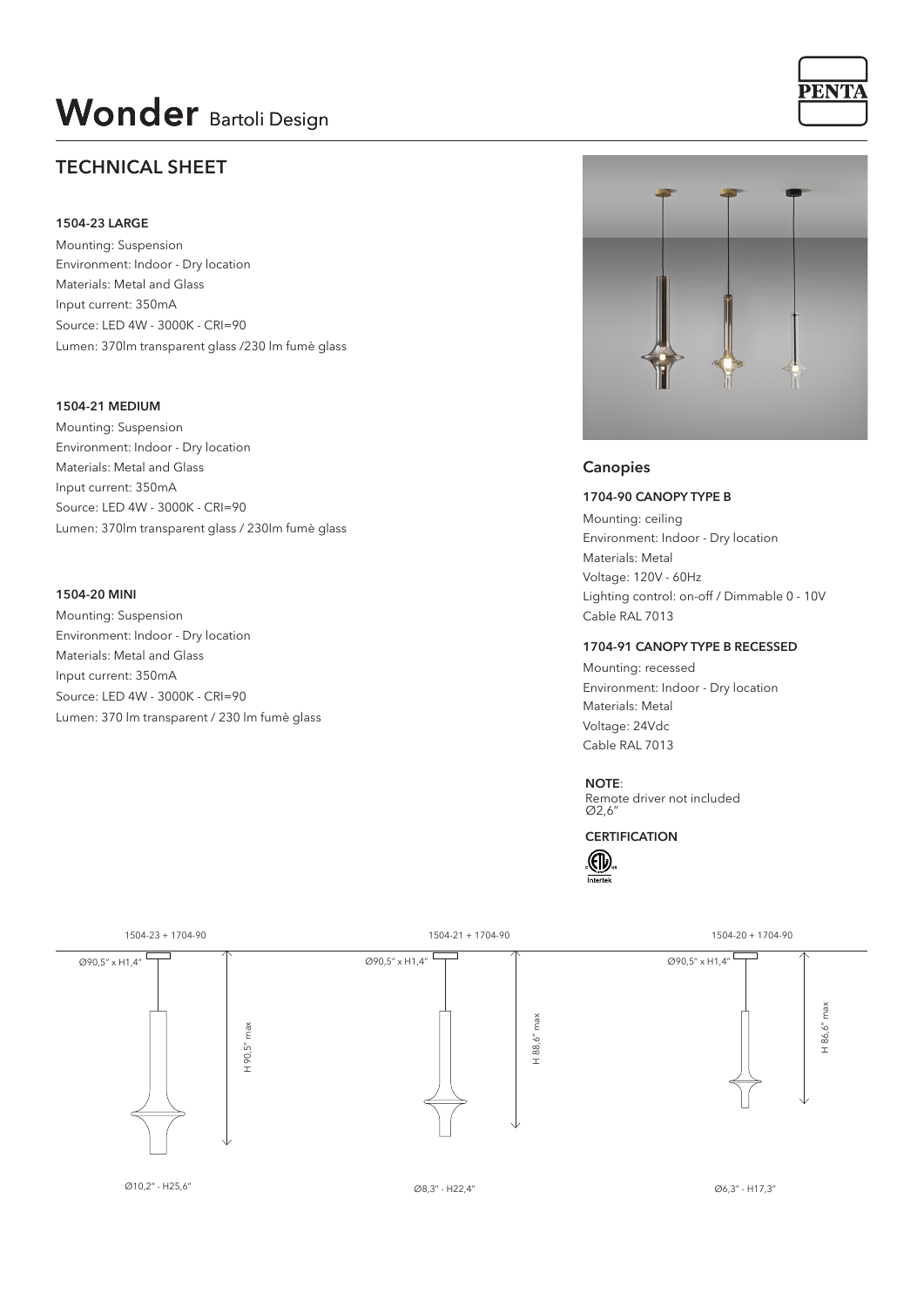# **Finishes**



# **Photometric Data**











Mini Transparent